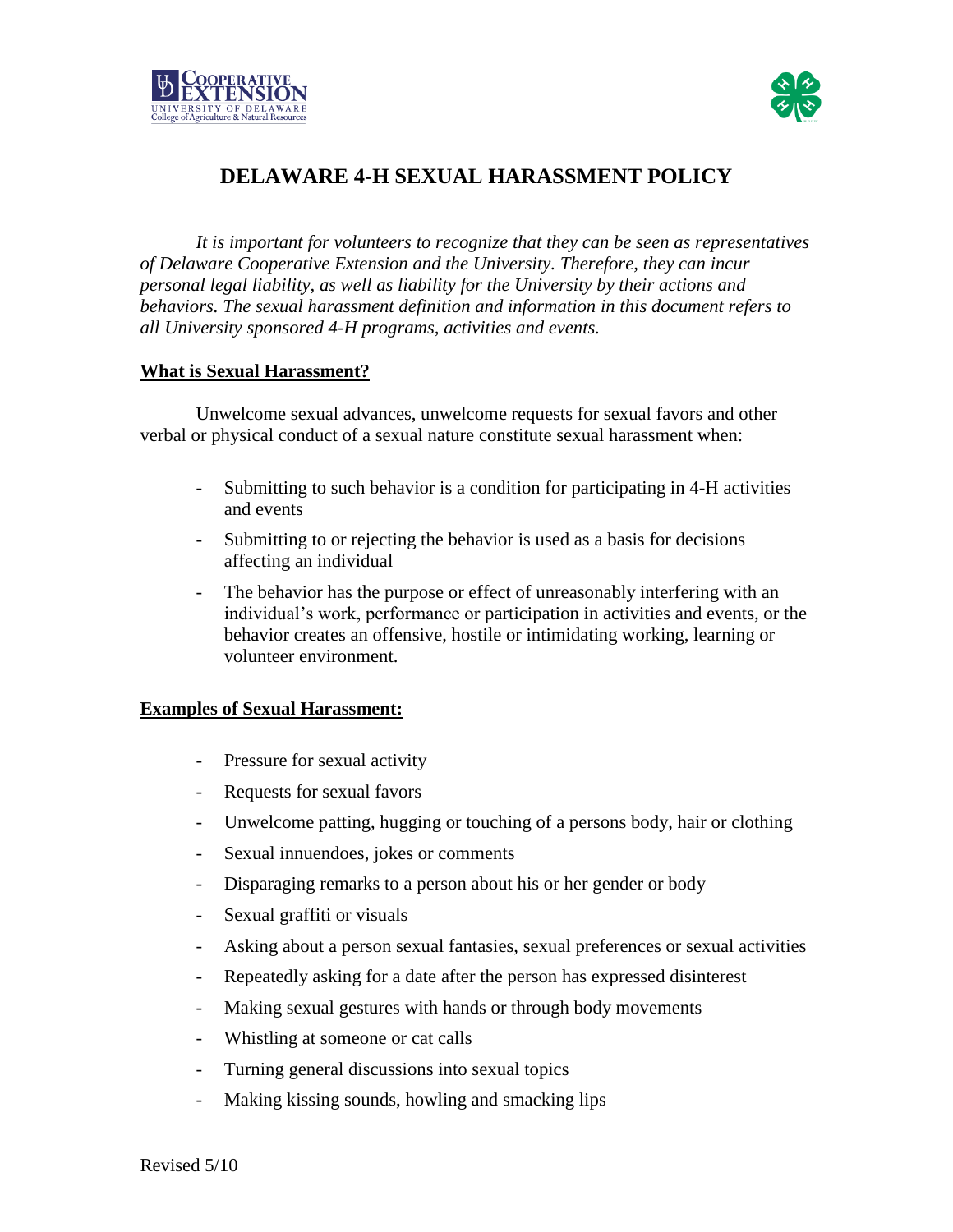- Unwanted letters, gifts and/or materials of a sexual nature
- Pictures/drawings/etc. of nude, semi-nude individuals or groups of individuals
- Unwelcome massaging of a persons neck, shoulders, etc.

These examples are not all-inclusive of the types of conduct that may constitute sexual harassment. Each situation must be considered in light of the specific facts and circumstances to determine if sexual harassment has occurred. Who Are the Victims of Sexual Harassment?

Both females and males regardless of their sexual orientation may be sexually harassed. Most reported cases involve women harassed by men who are in a position of power over them. Sexual harassment may also occur between peers or between individuals of the same sex. Anyone can be a victim of sexual harassment.

#### **A Word About Sexual Harassment:**

Sexual harassment is not only against University policy—**it's illegal**. A person who sexually harasses another can be held liable for his or her actions.

Differences are recognizable between behavior that is friendly or complimentary and behavior that is sexual harassing. People must consider how others view their behavior. Many accused harassers are surprised to learn how those who feel victimized perceive their behavior. Consider the following:

- Review your attitudes and actions towards others. Is your behavior sex neutral and bias free?
- Would you want another person to behave as you are behaving toward someone you are close to, such as your spouse/partner, daughter/son or sister/brother?
- Would you want any of these behaviors, attitudes or actions to be the subject of a column in the newspaper?
- Do not assume that peers, employees or volunteers enjoy sexually oriented comments, jokes or inappropriate comments about their appearance or even minor physical contact.
- Do not assume that others are comfortable telling you that they are offended or harassed by what you say or do.
- Consider the impact your position of power may have on others' feelings, behaviors and responses.

## **What Can You Do If You Are Sexually Harassed?**

**DON'T IGNORE IT, TAKE ACTION**. Tell the harasser how the behavior is not welcome and you want it stopped immediately.